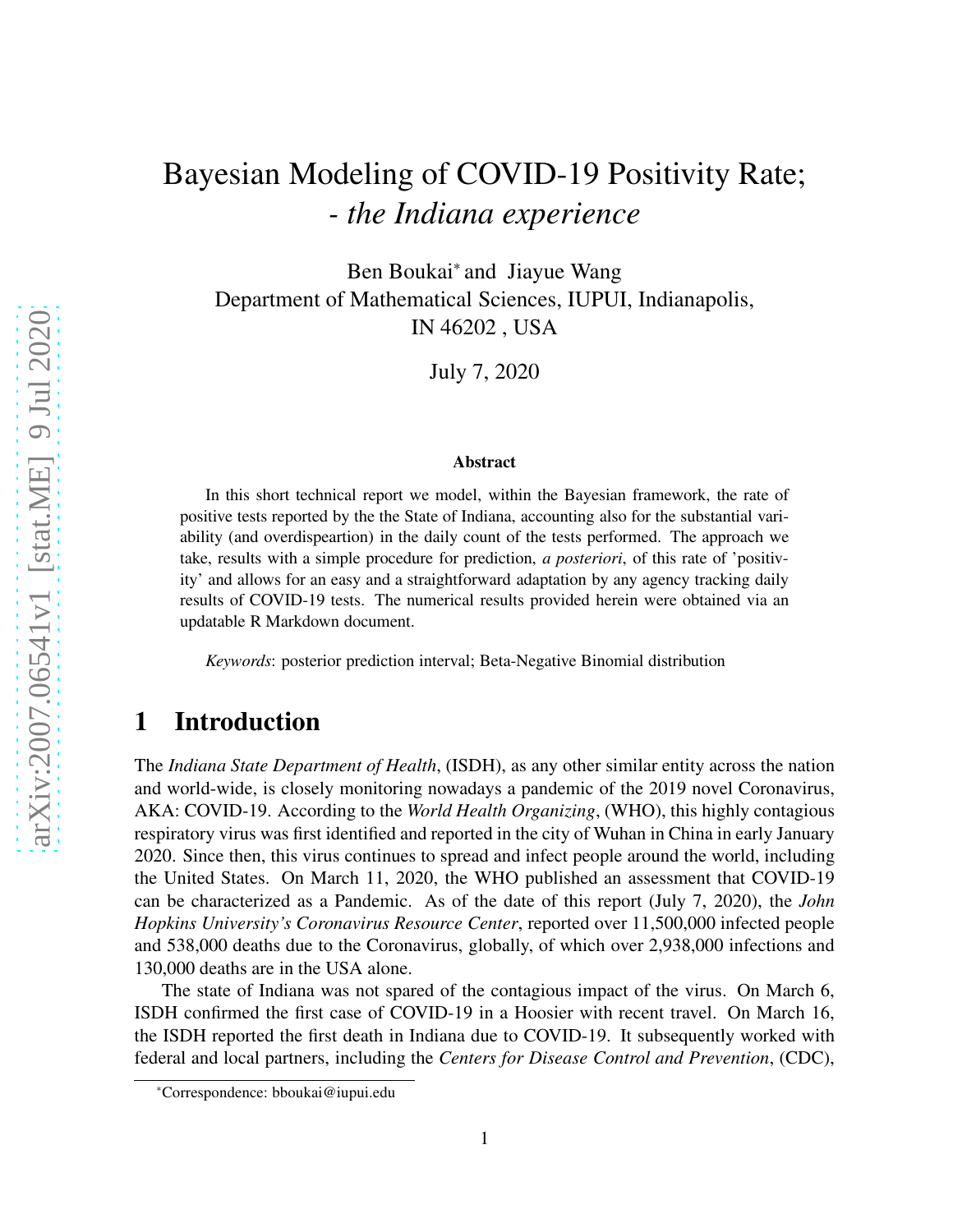to respond to this pandemic and the grave public health situation. Among other responses, the ISDH created a dashboard and a data depository for tracking and reporting the daily number of COVID-19 deaths in the State as well as the daily number of tests performed and the daily number of positive cases. While there is substantial (and urgent) effort being made, worldwide, for modeling of the the death rate (or the infection fatality rate, IFR) of COVID-19, (see for example Basu (2020)), there has been very little attention given to modeling the rate of reported positive tests (often referred to rate of 'positivity').

In this report we model, within the Bayesian framework, the rate of positive tests reported by the the State of Indiana, accounting also for the substantial variability of the daily number test performed. The Bayesian approach has been used successfully in other COVID-19 related studies, e.g.: Dana, at. el. (2020), or Bayes, at. el. (2020). However, to the best of our knowledge, none of the available studies (to date) have direct relevancy to the modeling of the rate of positivity. The approach we take, provides a method for a valid prediction of this rate and allows for an easy and a straightforward adaptation by any agency tracking daily results of COVID-19 tests.

### 2 The available ISDH data

The Indiana COVID-19 data are available for retrieval through the ISDH Data Hub [10] as are reported for the state in the file covid\_report\_date.xlsx. It includes the daily records of the number of COVID-19 deaths cases, the total (daily) number of testings performed and the count of the positive cases, (see Appendix B for additional information).

For the purpose of this report, we focus attention only on two of the quantities reported; the daily reported number of test performed, COVID TEST and the daily reported number of positive tests, COVID COUNT as were reported for the (successive) 127 daily records to date. Their ratio, the *daily* Percentage of Positive Tests (PPT), is used for tracking and monitoring the pandemic's progression by the state and localities. The PPT is also an important indicator of the scope and extent of the state's testing enterprise; its high value suggests that testing is conducted primarily of the sickest patients and less so of the mild or the asymptomatic cases. A lower PPT may suggest that testing has been extended to cover patients with milder or no symptoms at all. According to the *CDC Guidelines* [7], among other stipulations, a PPT  $\leq$  15% serves as a threshold for entering Phase II of the reopening plans for the State, whereas achieving a PPT  $\leq 10\%$  serves a threshold of entering Phase III of the reopening plans. At present, the 7-day average of this rate (of positive tests) for Indiana is 7.61% and cumulatively, the Indiana PPT stands at 9.18% (i.e. the total number of positive tests relative to the total number of tests performed to date, see also the ISDH Dashboard, which enabled the state to enter Phase III of the reopening plans. Thus, the importance of the appropriate modeling and tracking this percentage of reported positive tests cannot be overstated, as it has tremendous economic implications for the State and its people. In particular, constructing a valid predictive model, which predicts reasonably well the 'next-day' PPT, would provide the State with an early sign of a looming surge in positive cases, and would allow it to implement corrective measures and policies.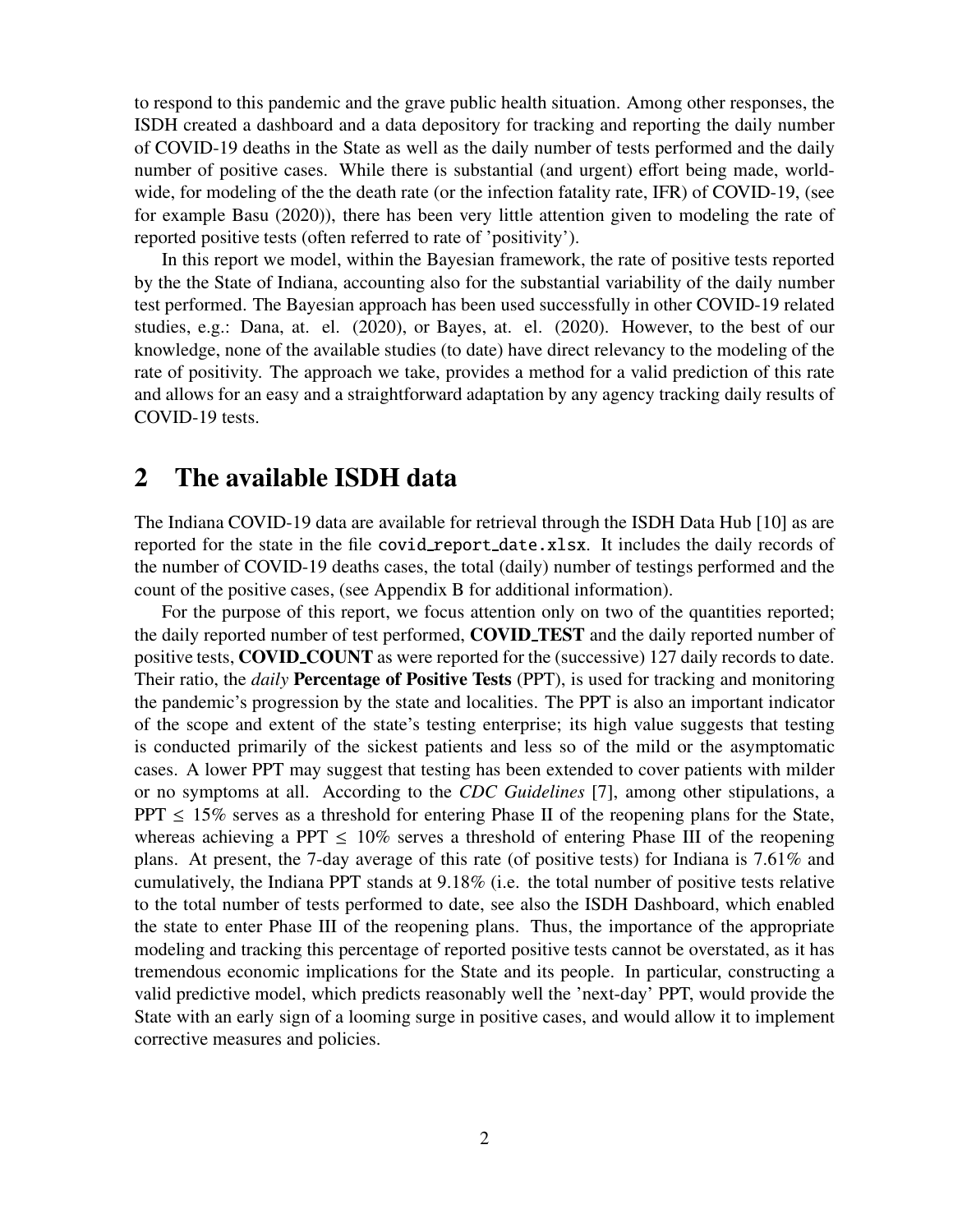



Figure 1:*The 7-day Moving Average Chart of the daily of Indiana's PPT. Also marked are the CDC's 10% and the 5% Thresholds.*

Figure 1 above displays the time-plot of the 7-days moving average for this ratio for Indiana, starting from March 16, 2020. Since the available records for the latest few days is still updating, we included records up to the last 3 days in the series. Thus, the data series includes  $m = 109$  data points out of the available 127 records. Also marked in the figure are two horizontal lines indicating the 10% and 5% thresholds. In Appendix A below, we provide basic descriptive statistics concerning the daily reported number of tests and the daily reported number of positive tests as well as of their ratio, the PPT.



Figure 2:*The IN cumulative PPT chart. Also marked (in blue) the 'next-day' predicted (cumulative) PPT.*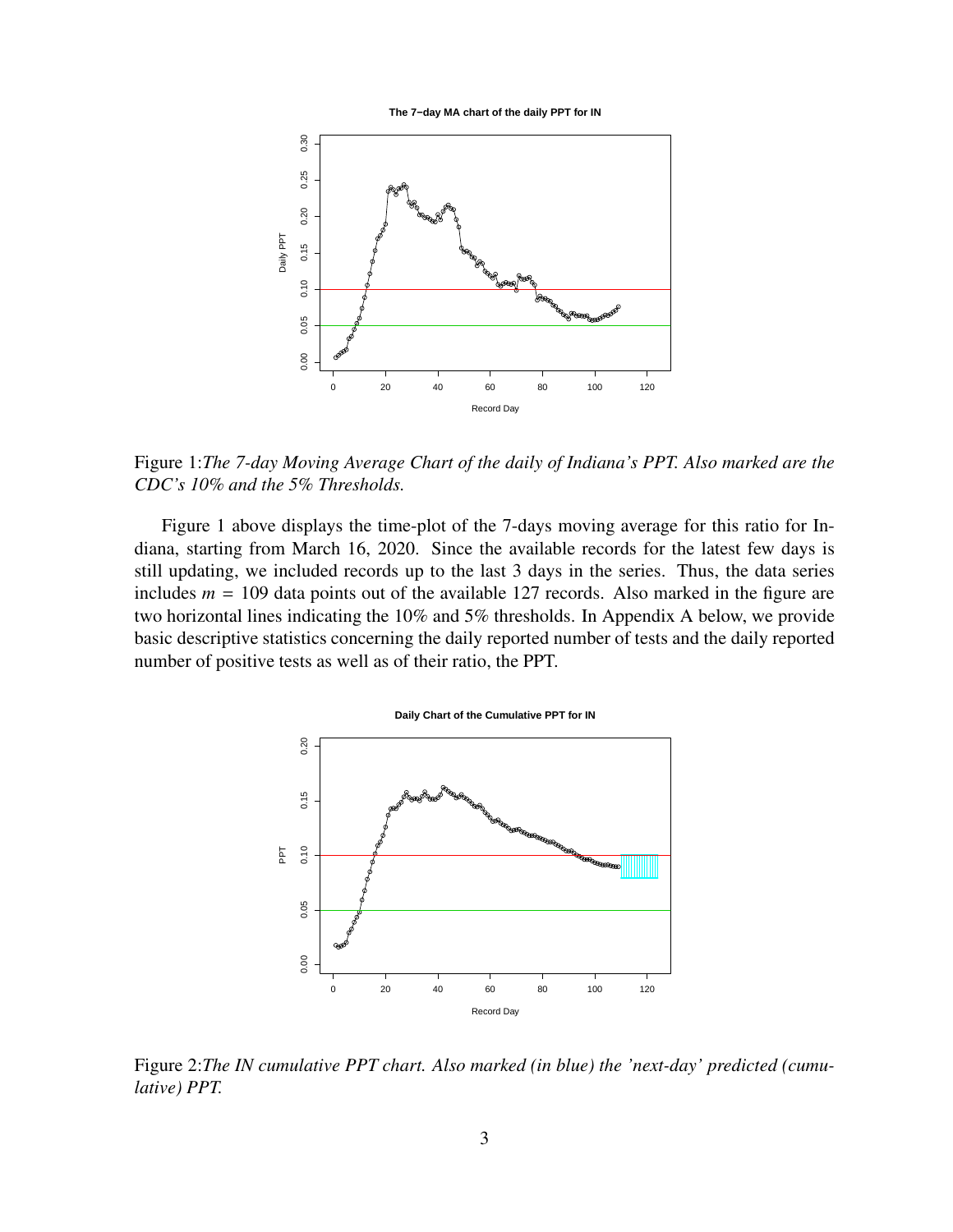In Figure 2 above, we present the cumulative PPT rate for Indiana over these days. We also super-imposed on the daily chart the 0.95 (or 95%) posterior predictive interval of [0.07981, 0.1001] for the current Indiana (cumulative) PPT rate, as resulted from the Bayesian predictive modeling we developed and present in this report (see Illustrations 1 and 2 below). As can be seen, the calculated posterior prediction interval contains the CDC's 10% threshold, which could serve as an early warning flag to the State and may prompt it to initiate some mitigating measures (such as mandating masks in public) in an effort to maintain the rate of positivity below it.

# 3 Bayesian modeling of Indiana's testing data

Having retrieved the data as described above, we labeled them as  $y_i$  ≡**COVID\_COUNT** and  $k_i$  ≡**COVID TESTS** for  $i = 1, \ldots, m$  where  $m = 109$  is the total number of observations included in the analysis. Thus, we denote the given data as  $\mathcal{D}_m = \{ (y_i, k_i), i = 1, ..., m \}.$ 

Ordinarily, when modeling the count of positive test results  $y_i$  recorded out of the  $k_i$  tests performed (assuming independence, risk homogeneity of the tested population and no lagging information), the binomial model would be appropriate. So that conditional on the number of tests performed, and a given  $p \in (0, 1)$ 

$$
y_i|_{k_i, p} \sim Binom(k_i, p), \quad i = 1, \ldots, m. \tag{1}
$$

Accordingly, given  $k_1, k_2, \ldots, k_m$ , the daily counts of the positive tests,  $y_1, y_2, \ldots, y_m$  are conditionally independent binomial random variables with  $p = Pr(Test = +)$ . In a similar fashion, we model the reported number of tests performed  $k_1, k_2, \ldots, k_m$  as (independent) Negative Binomial random variables. That is, for given (fixed) integer  $r > 0$ , and  $\theta \in (0, 1)$ ,

$$
k_i|_{\theta} \sim NegBinom(r, \theta), \quad i = 1, \dots, m. \tag{2}
$$

As we can see from Appendix A, the observed marginal distribution of the reported daily number of test performed is exhibiting over-dispersion features that are characteristic to mixed-Poisson or to Negative Binomial counts. Thus, combining (1)-(2), we obtain that given (*p*, θ), the joint probability (mass) function of the *m* pairs,  $(y_i, k_i)$ ,  $i = 1, \ldots, m$ , (i.e. the likelihood function), is

$$
f(\mathcal{D}_{m}|p, \theta) = \prod_{i=1}^{m} {k_{i} \choose y_{i}} p^{y_{i}} (1-p)^{k_{i}-y_{i}} \times {k_{i} + r - 1 \choose k_{i}} \theta^{k_{i}} (1-\theta)^{r}
$$
  
 
$$
\propto p^{X_{m}} (1-p)^{N_{m}-X_{m}} \theta^{N_{m}} (1-\theta)^{mr},
$$
 (3)

where,  $\propto$  indicates proportionality of terms, up to a constant, and where  $N_m = \sum_{j=1}^m k_j$  and  $X_m =$  $\sum_{j=1}^{m} y_j$  are the cumulative reported number of tests performed and the cumulative reported positive tests. We note in passing that the cumulative PPT rate mentioned in the Introduction is merely the ratio,  $\hat{p}_m := X_m/N_m$ .

#### 3.1 The conjugate Bayesian model

The standard Bayesian predictive model in the case of Binomial-Negative Binomial counts (as in (1)-(2)), is that with the conjugate Beta-Beta joint prior distribution on ( $p$ ,  $\theta$ ) (see for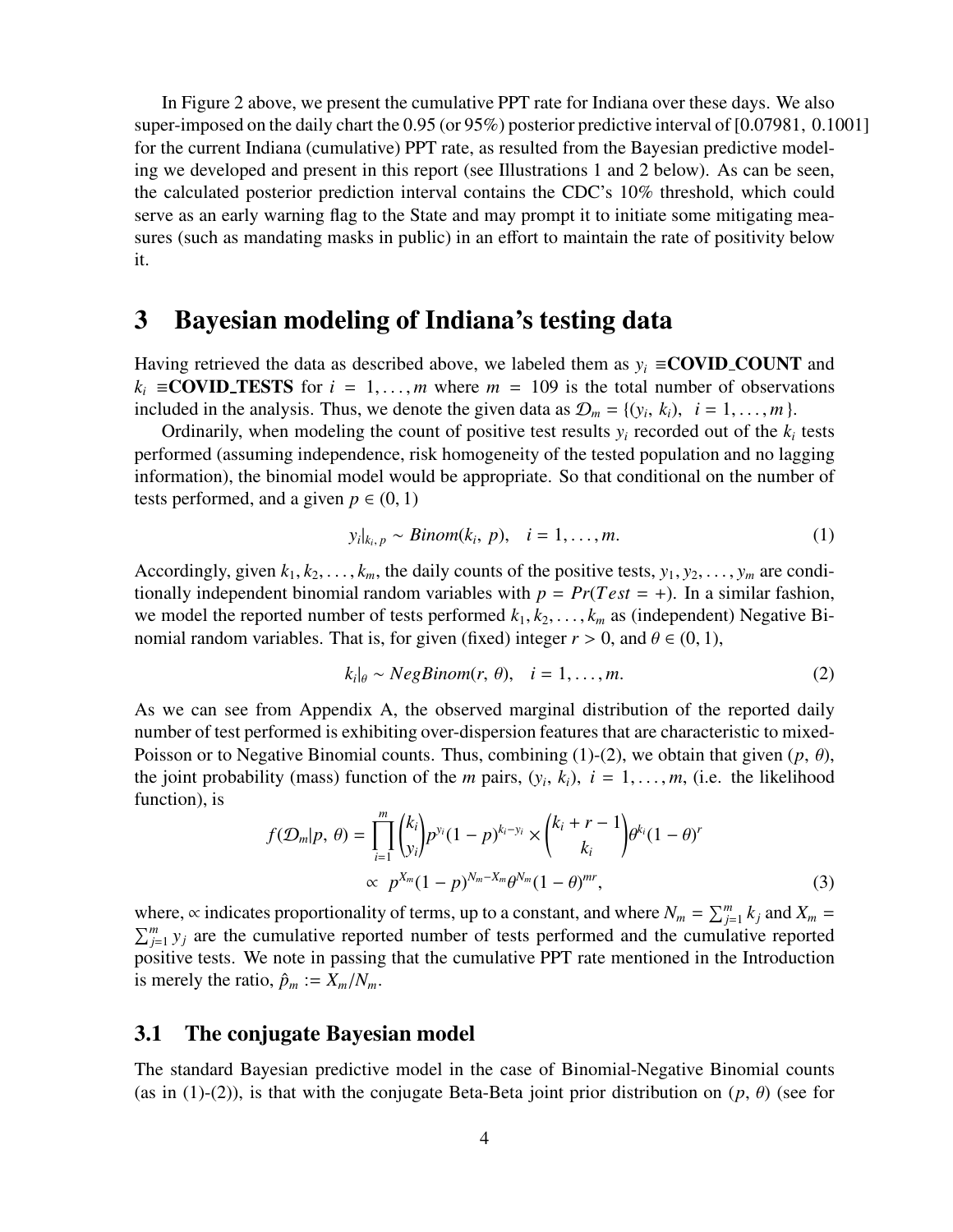example Gelman et. al. (2014)). That is, in the case of the likelihood function  $f(D_m|p, \theta)$ given in (3) above, we consider the Bayesian model that assumes that for given  $p$ , and  $N<sub>m</sub>$ ,

$$
X_m|_{N_m, p} \sim Binom(N_m, p), \quad \text{with} \quad p \sim Beta(a, b), \tag{4}
$$

for some  $a > 0$  and  $b > 0$  and where, given  $\theta > 0$ ,

$$
N_m|_{\theta} \sim NegBinom(mr, \theta), \qquad \text{with} \qquad \theta \sim Beta(c, d), \tag{5}
$$

for some fixed integer  $r > 0$ , and some  $c > 0$ , and  $d > 0$ . Thus, the joint prior pdf of  $(p, \theta)$  is,

$$
\pi(p,\,\theta) \propto p^{a-1}(1-p)^{b-1} \times \theta^{c-1}(1-\theta)^{d-1} \tag{6}
$$

Accordingly, and since the joint posterior *pdf* for  $(p, \theta)$ <sup>\*\*</sup>given<sup>\*\*</sup> the data  $\mathcal{D}_m$ , is

$$
\pi(p, \theta | \mathcal{D}_m) \propto f(\mathcal{D}_m | p, \lambda) \times \pi(p, \theta)
$$
  
 
$$
\propto \pi(p | X_m, N_m) \times \pi(\theta | N_m),
$$

we immediately obtain from (3)-(6) (due to the conjugacy) that \*\*given\*\* the data,  $X_m$  and  $N_m$ , the (marginal) posterior distribution of *p*, denoted as  $\pi(p|X_m, N_m)$ , is also a Beta distribution and the (marginal) posterior distribution of  $\theta$ , denoted as  $\pi(\theta|N_m)$ , is also a Beta distribution. Specifically, it follows that given  $X_m$  and  $N_m$ ,

$$
p_{|_{X_m,N_m}} \sim Beta(a_m, b_m)
$$
 and  $\theta_{|_{N_m}} \sim Beta(c_m, d_m)$ ,

where these four updated parameters are given by:

$$
a_m = a + X_m
$$
,  $b_m = b + N_m - X_m$ ,  $c_m = c + N_m$ , and  $d_m = d + mr$ . (7)

Hence, the Bayes estimates of  $\theta$  and  $p$  given the data  $(X_m, N_m)$ , are the respective posterior means:

$$
\hat{p}_B = E(p|X_m, N_m) = \frac{a_m}{a_m + b_m} \equiv \frac{a + X_m}{a + b + N_m}.
$$

and

$$
\hat{\theta}_B = E(\theta | X_m, N_m) = \frac{c_m}{c_m + d_m} \equiv \frac{c + X_m}{c + d + N_m + mr}.
$$

**Remark:** The choice in (2) for using the Negative Binomial distribution to model the reported daily number of tests *k<sup>i</sup>* , could be seen as specific to the Indiana COVID-19 testing data, which might reflect testing capacity limitation and daily variability unique to that state. Other models that account for the observed overdispersion characteristics of the data (See Appendix A) could be used instead. For instance, one may alternatively consider the related mixed-Poisson distribution in (2).

Illustration 1: For the Bayesian modeling of Indiana COVID-19 Testing Data, we take  $a = b = 1$  so that the prior mean of *p* (the PPT) is  $E(p) = 0.5$  and we take  $c = d = 1$  so the prior mean of  $\theta$  is  $E(\theta) = 0.5$  too. For the given data we used  $r = 3$  and have,  $m = 109$ ,  $N_m =$ 5.22946  $\times$  10<sup>5</sup> and  $X_m = 4.6907 \times 10^4$ , to calculate  $\hat{p}_B = 0.0897$  and  $\hat{\theta}_B = 0.9993732$  as the posterior mean of  $p$  and  $\theta$ , respectively, given the data  $X_m$  and  $N_m$ . Clearly, the choices of values for the prior parameters *a*, *b*, *c* and *d*, could be guided empirically (i.e. using an empirical Bayes approach), however, in light of the magnitude of the given data counts,  $X_m$  and  $N_m$ , this model exhibits very little sensitivity to the choices of these prior parameters.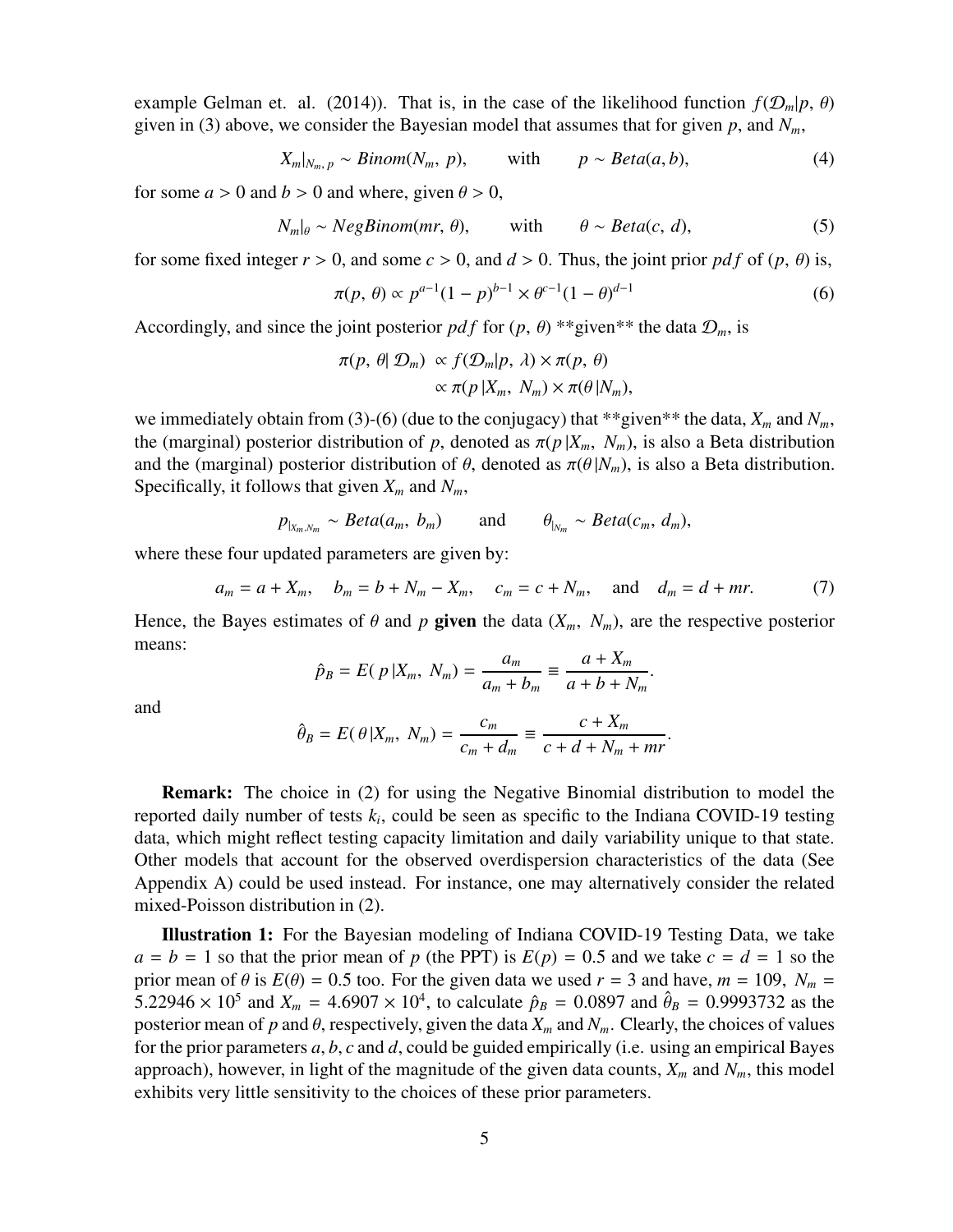# 4 The posterior predictive model

Having observed  $(X_m, N_m)$ , the *posterior predictive distribution*, under the Bayesian model (3)-(6) and given  $(X_m, N_m)$ , of a 'new' (or 'future') observation on the number of positive cases,  $Y^*$ , out of a given  $K^* = k^*$  new tests is the the beta-binomial distribution,

$$
Pr(Y^* = y^*|K^* = k^*, X_m, N_m) = \int_0^1 P(y^* = y^*|p, K^* = k^*) \times \pi(p|X_m, N_m) dp
$$
  
= 
$$
{k^* \choose y^*} \times \frac{B(y^* + a_m, b_m + k^* - y^*)}{B(a_m, b_m)},
$$
 (7)

for  $y^* = 0, 1, \ldots, k^*$ . We denote this (predictive) distribution for  $Y^*$ , given  $K^* = k^*$ , as

 $Y^* \sim BetaBinom(k^*, a_m, b_m)$ ,

with  $a_m$  and  $b_m$  as in (7). The corresponding posterior predictive mean and variance of  $Y^*$  are given by

$$
E(Y^*|K^*=k^*,X_m,N_m)=k^*\times\frac{a_m}{a_m+b_m}\equiv k^*\times\hat{p}_B,
$$

and

$$
Var(Y^*|K^* = k^*, X_m, N_m) = k^* \times \hat{p}_B(1 - \hat{p}_B) \times \frac{a_m + b_m + k^*}{a_m + b_m + 1},
$$

respectively.

In a similar manner we obtain the posterior predictive distribution under this Bayesian model and given  $(X_m, N_m)$ , of a 'new' (or 'future') number of tests  $K^*$  is the Beta-Negative Binomial distribution. In fact, with  $K^*|_{\theta} \sim NegBinom(r, \theta)$ , we have

$$
Pr(K^* = k^* | X_m, N_m) = \int_0^1 P(K^* = k^* | \theta) \times \pi(\theta, | X_m, N_m) d\theta
$$

$$
= {k^* + r - 1 \choose k^*} \times \frac{B(k^* + c_m, r + d_m)}{B(c_m, d_m)}.
$$
(8)

for  $k^* = 0, 1, 2, \ldots$  We denote this (posterior predictive) distribution for  $K^*$  as

 $K^* \sim BetaNegBinom(r, c_m, d_m)$ ,

with  $c_m$  and  $d_m$  as in (7). The corresponding posterior predictive mean and variance of  $K^*$  are given by

$$
\mu^* := E(K^*|X_m, N_m) = \frac{r c_m}{d_m - 1} \equiv r \times \frac{c + N_m}{d - 1 + mr},
$$

and

$$
Var(K^*|X_m, N_m) = \mu^* \times \frac{(d_m+r-1)(c_m+d_m-1)}{(d_m-1)(d_m-2)}.
$$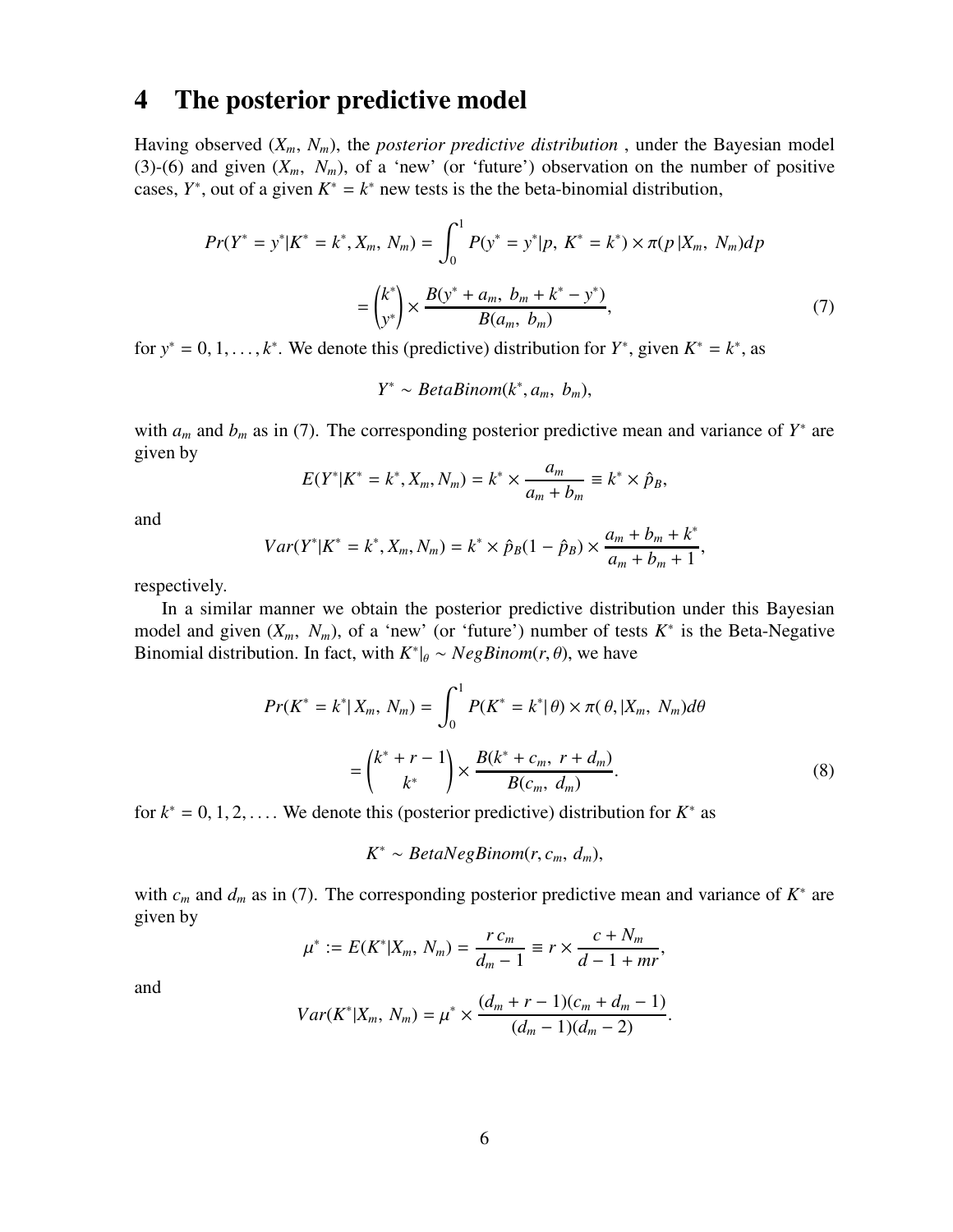It is straightforward to see that the joint posterior predictive probability (mass) function of  $(Y^*, K^*)$ , can easily be obtained from expressions (7) and (8) is

$$
Pr(Y^* = y^*, K^* = k^* | X_m, N_m) =
$$
  
= 
$$
Pr(Y^* = y^* | K^* = k^*, X_m, N_m) \times Pr(K^* = k^* | X_m, N_m) =
$$
  
= 
$$
\binom{k^*}{y^*} \times \frac{B(y^* + a_m, b_m + k^* - y^*)}{B(a_m, b_m)} \times \binom{k^* + r - 1}{k^*} \times \frac{B(k^* + c_m, r + d_m)}{B(c_m, d_m)}
$$
(9)

Clearly, along with the value of  $Y^*$  as the number of positive tests predicted out of the predicted number of tests,  $K^*$ , one may obtain their ratio,  $p^* := Y^*/K^*$ , as the rate of positive tests predicted next, given the data. While an explicit expression for the posterior predictive distribution of  $p^*$  is not readily available, it may be estimated, quite accurately, through Monte-Carlo simulations. Towards that end, we denote by  $Q_m^*(\cdot)$  the posterior predictive *cdf* of  $p^*$ , given the data  $\mathcal{D}_m$ . That is, for any  $t \in \mathbb{R}$ ,

$$
Q_m^*(t) := Pr(\, p^* \leq t \, | X_m, \, N_m),
$$

and recall that the  $\alpha^{th}$  percentile ( $\alpha \in (0, 1)$ ), of this distribution, is defined as

$$
t_{\alpha}^* := \inf\{t, \quad \text{s.t.} \quad Q_m^*(t) \ge \alpha\}. \tag{10}
$$

Thus, when available, the interval, [ $t_1^*$ <sup>\*</sup><sub>1-α</sub>,  $t_a^*$ ] serves as a 1 – 2*α* posterior prediction interval for  $p^*$  given the data  $\mathcal{D}_m$ , so that

$$
Pr(t_{1-\alpha}^* \le p^* \le t_{\alpha}^* | X_m, N_m) = 1 - 2\alpha.
$$

#### 4.1 Estimating the predictive distribution of the PPT

As was mentioned in the previous section, while explicit expression for  $Q_m^*(\cdot)$ , the posterior predictive *cdf* of  $p^*$ , given the data  $\mathcal{D}_m$ , is not available, it may be estimated via Monte-Carlo simulations which exploit the explicit expression, in (9), for the joint posterior predictive distribution of  $(Y^*, K^*)$ . Given the data,  $\mathcal{D}_m$  and with parameters  $a_m, b_m, c_m$  and  $d_m$  and with *r* as above, generate a random sample of a large size *B* ( $B = 5,000$ , say) from  $Q_m^*(\cdot)$  as follows:

- 1) Given  $N_m$ , draw  $K^* \sim BetaNegBinom(r, c_m, d_m)$ ;
- 2) Given  $X_m$ ,  $N_m$  and  $K^* = k^*$ , draw  $Y^* \sim BetaBinom(k^*, a_m, b_m)$  to obtain the pair  $(y^*, k^*)$ ;
- 3) Calculate the simulated predicted PPT as  $p^* = y^* / k^*$ .
- 4) Repeat steps (1)-(3) *B* times so as to form  $p_1^*$  $j<sub>1</sub>$ <sup>\*</sup>,  $p<sub>2</sub>$ <sup>\*</sup> <sup>\*</sup><sub>2</sub>, ...,  $p_{B}^{*}$ <sup>\*</sup><sub>*B*</sub> as a random sample from  $Q_m^*(\cdot)$ .

Having obtained the random sample  $p_1^*$  $j<sub>1</sub>$ <sup>\*</sup>,  $p<sub>2</sub>$ <sup>\*</sup> <sup>\*</sup><sub>2</sub>, ...,  $p_{B}^{*}$ <sup>\*</sup><sub>*B*</sub>, we estimate  $Q_m^*(\cdot)$  by its empirical version

$$
\hat{Q}_{B,m}^*(t) = \frac{1}{B} \sum_{i=1}^B I[p_i^* \le t], \qquad \forall t \in \mathbb{R}.
$$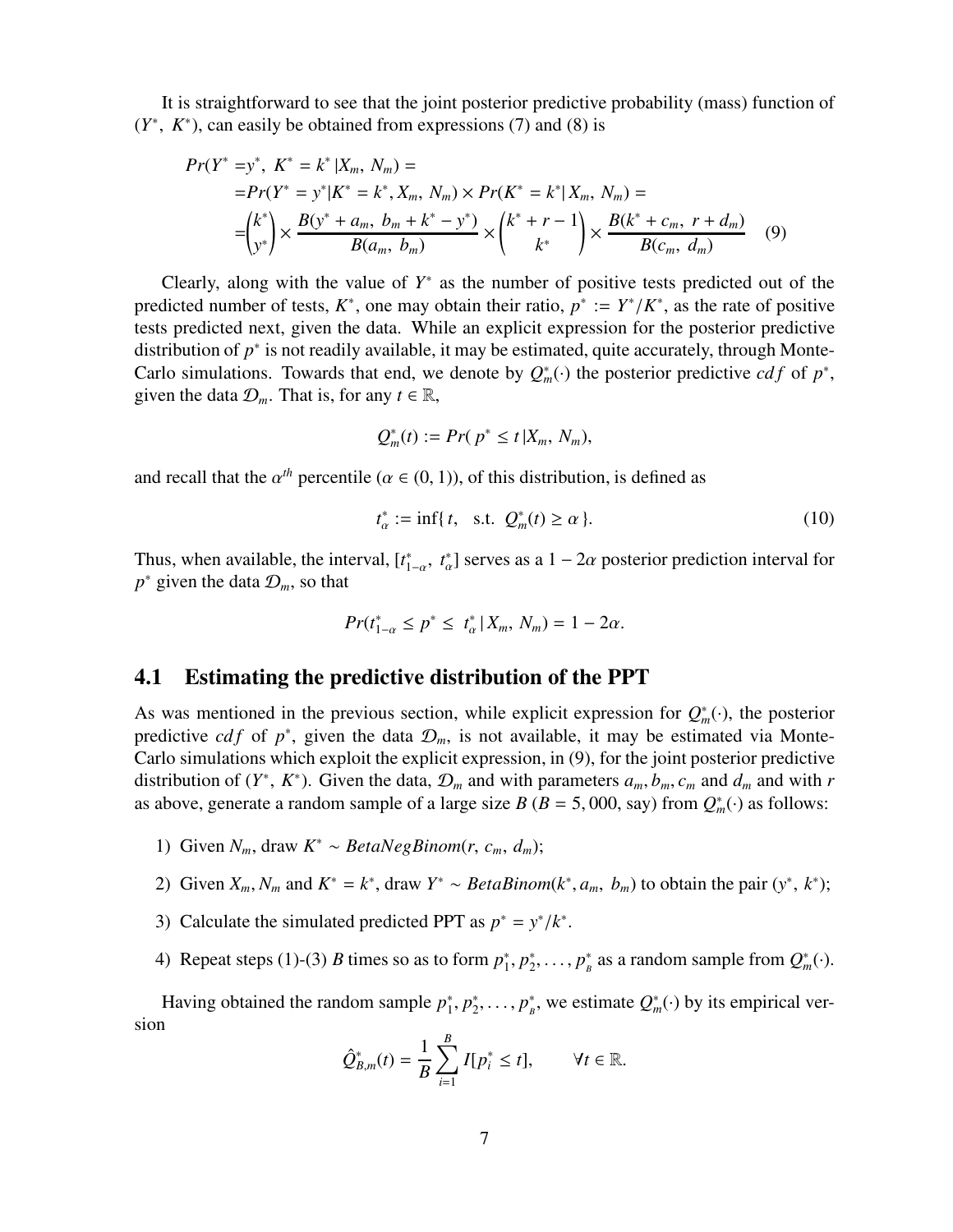Accordingly, and in similarity to (10), we estimate the  $\alpha^{st}$  percentile of  $Q_m^*(\cdot)$  by

$$
\hat{t}^*_{\alpha} := \inf\{t, \text{ s.t. } \hat{Q}^*_{B,m}(t) \ge \alpha\}.
$$

A simple R script (see Appendix C) which utilizes the built-in functions rbnbinom() (for the *BetaNegBinom*(·) distribution) and rbbinom() (for the *BetaBinom*(·) distribution), of the extraDistr package produces the simulated sample from the (respective) posterior predictive distribution of  $(Y^*, K^*)$  and the corresponding predicted PPT,  $p^* = Y^* / K^*$ .

Illustration 2: We continue with the same prior parameterization used in Illustration 1, of  $a = b = 1$ ,  $c = d = 1$  and  $r = 3$ . Recall that the given data  $\mathcal{D}_m$ , yields,  $m = 109$ ,  $N_m =$ 5.22946  $\times$  10<sup>5</sup> and  $X_m = 4.6907 \times 10^4$ . We first simulated  $B = 5000$  sample values for the respective predictive distributions of  $(Y^*, K^*)$  and of  $p^*$  and used these simulated values to estimate the posterior predictive distribution of  $p^*$ , which in turn, was used it to obtain the 95% posterior prediction interval, [0.07981, 0.1001] for the 'next-day' Indiana's PPT as was displayed in Figure 2. The means and standard deviations of the (estimated) posterior predictive distributions of  $Y^*$ ,  $K^*$  and  $p^*$ , along with the corresponding 95% prediction interval are presented in Table 1 below.

|                    |          |          | Prediction | <b>Bounds</b> |
|--------------------|----------|----------|------------|---------------|
|                    | Mean     | SD       | $2.50\%$   | 97.50%        |
| $\boldsymbol{V}^*$ | 432.460  | 250.518  | 87.0       | 1054.0        |
| $K^*$              | 4819.909 | 2782.975 | 11666.4    | 986.9         |
| $n^*$              | 0.090    | 0.005    | 0.07981    | 0.1001        |

Table 1: *Summarizing the posterior predictive distributions and the corresponding 95% prediction interval*





Figure 3: *The estimated (Monte-Carlo) posterior predictive distribution of Indiana PPT, p*<sup>∗</sup> *, along with the marked (in blue) the 95% prediction interval*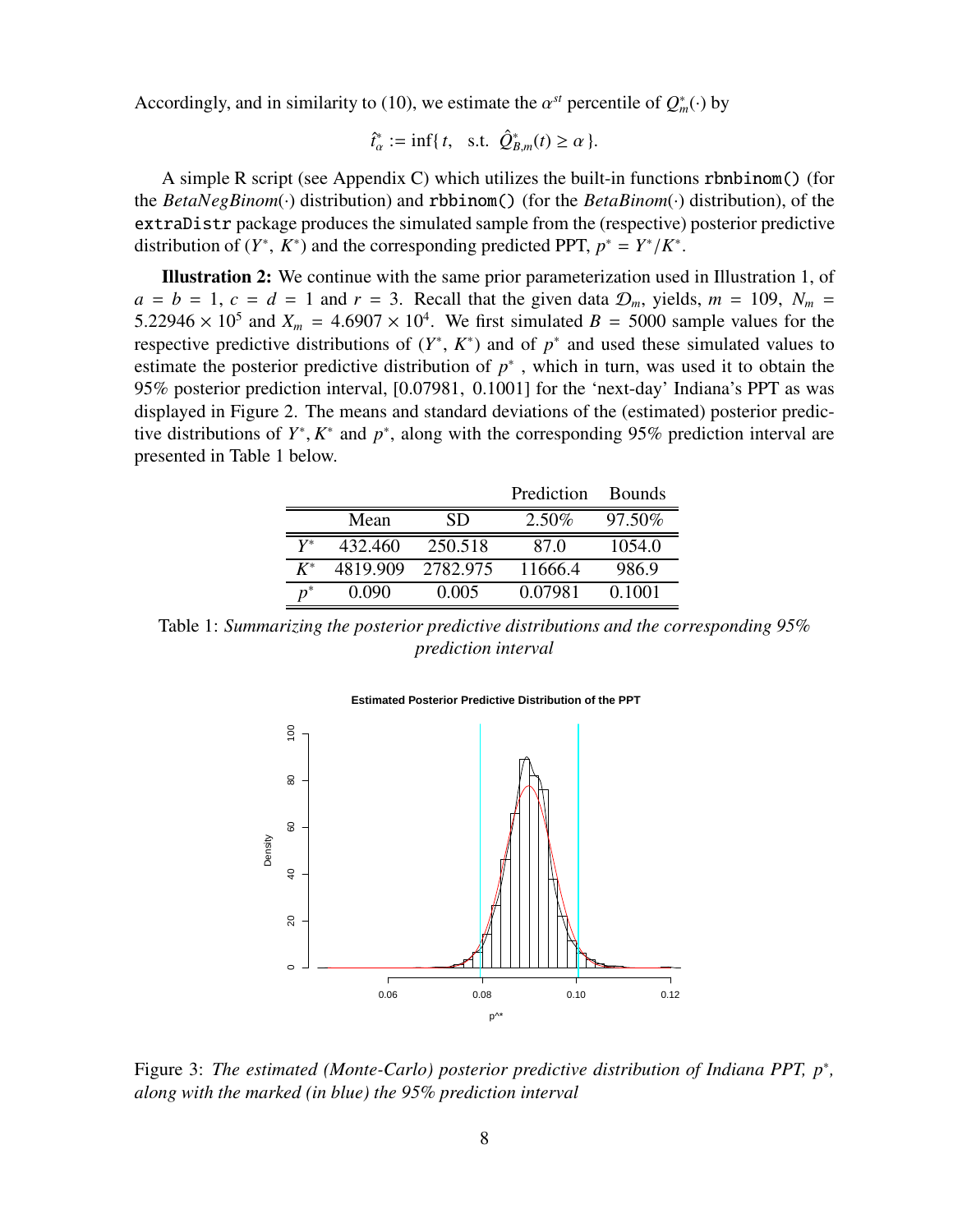Figure 3 above, displays the Monte-Carlo histogram of that predictive distribution, along with a nonparametric and a normal density (in red) approximations. Also marked are the corresponding bound for the  $95\%$  posterior prediction interval for  $p^*$ . The Monte-Carlo marginal (posterior) distribution of  $K^*$  is displayed in Figure 4 and that of  $Y^*$  in Figure 5.



**Estimated Posterior Predictive Distribution of K^\***

Figure 4: *The estimated (Monte-Carlo) posterior predictive distribution of K*<sup>∗</sup> *, along with its none-parametric density estimate conforming with the Negative Binomial distribution.*



Figure 5: *The estimated (Monte-Carlo) posterior predictive distribution of Y*<sup>∗</sup> *, along with its none-parametric density estimate conforming with the Negative Binomial distribution.*

We conclude this illustration with Figure 6, where we display the posterior prediction intervals for the PPT as were calculated for each report day in the series. That is, based on the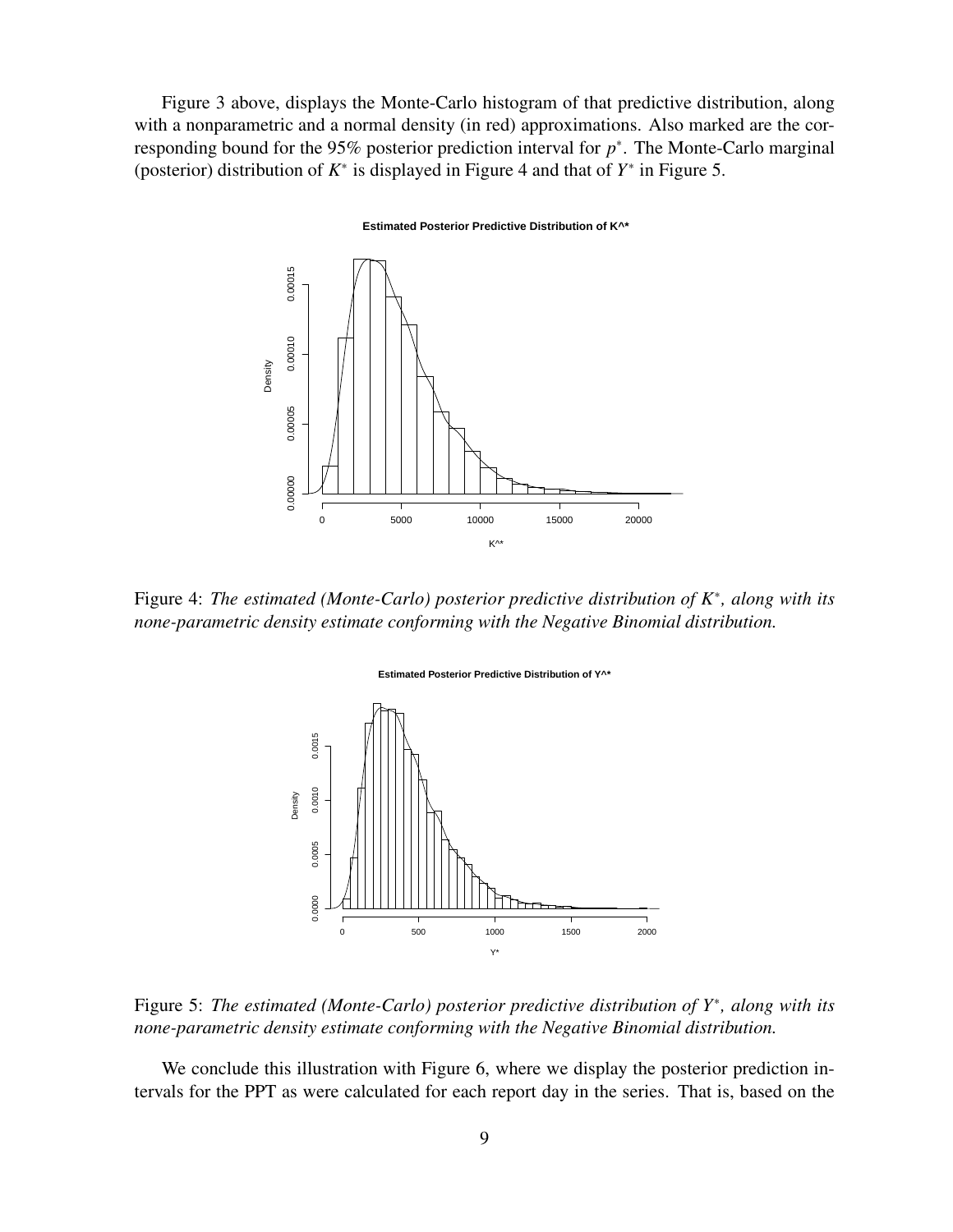given data on the  $n^{th}$  day,  $\mathcal{D}_n$ , we calculated the 95% posterior predicted interval for the PPT on the  $(n + 1)$ <sup>th</sup>, day (the "next" day), for each  $n = 2, 3, \ldots, m$  of the  $m = 109$  days available in the data set. As can be seen, each of the daily calculated PPT (as in Figure 2), fell well within the corresponding prediction interval (marked in red in Figure 6) as was calculated based on the previous' days data, thus providing also a partial validation for the applicability of this Bayesian approach (with its underlying assumptions) to these COVID-19 count data.



Figure 6: *The IN cumulative daily PPT chart, along with its daily posterior predictive interval for each of the recent 109 days.*

# 5 Appendices

#### 5.1 Appendix A

We provide here the basic descriptive statistics for the daily reported number of test performed, COVID TEST, the daily reported number of positive tests, COVID COUNT and the daily PPT (their ratio) for the (successive) 109 daily records since March 16, 2020 and the most recent 3 days.

|         | <b>COVID_TEST</b> | <b>COVID_COUNT</b> | <b>PPT</b> |
|---------|-------------------|--------------------|------------|
| Min.    | 652.000           | 4.000              | 0.006      |
| 1st Qu. | 2033.250          | 348.000            | 0.057      |
| Median  | 3907.000          | 434.000            | 0.097      |
| Mean    | 4788.564          | 430.709            | 0.125      |
| 3rd Qu. | 7159.500          | 550.000            | 0.154      |
| Max.    | 11391.000         | 946.000            | 0.511      |
| SD      | 2999.324          | 173.064            | 0.098      |

Table 2: *Summary Statistics of Indiana COVID-19 testing data*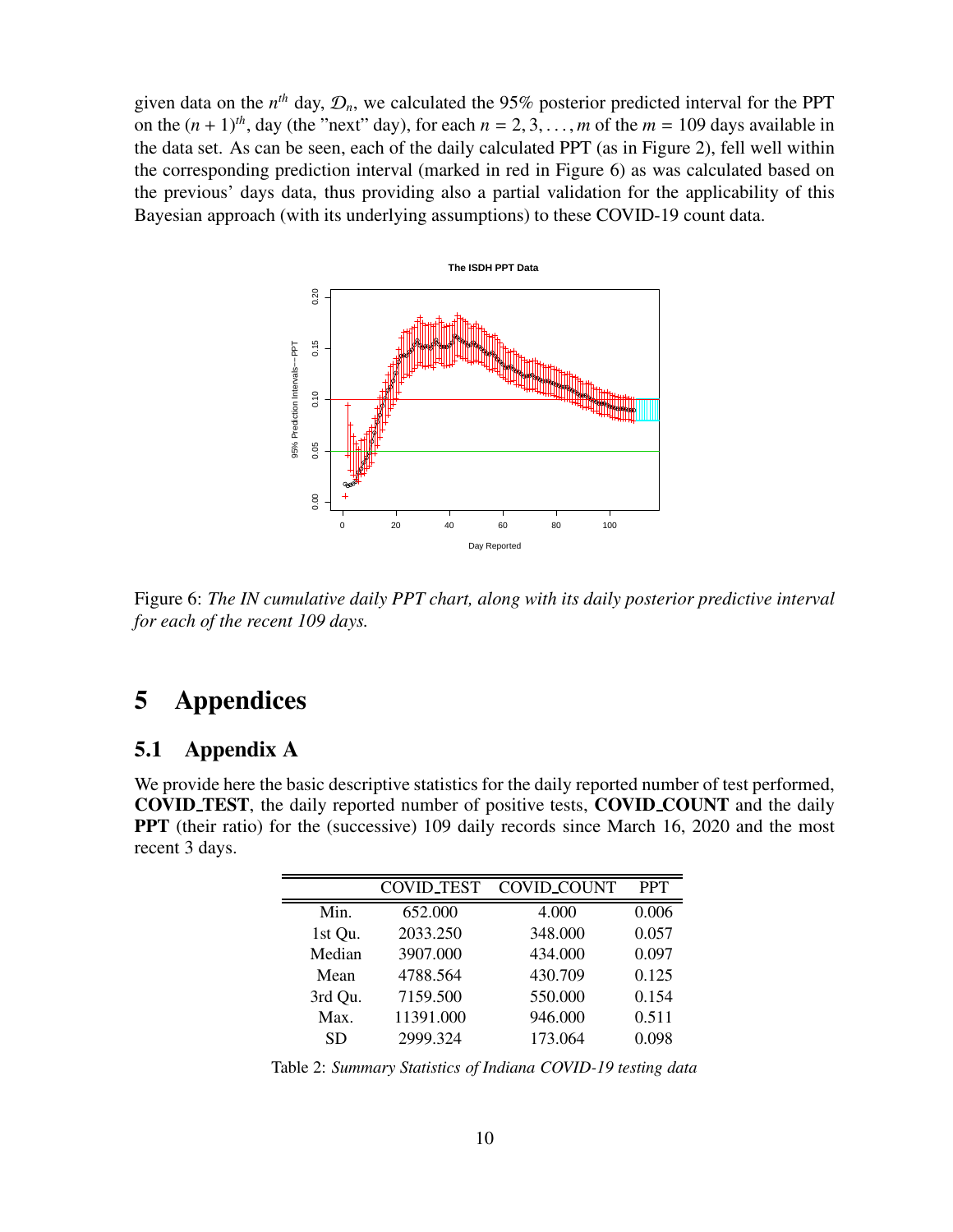**Histogram of COVID\_TEST**



Figure 7: *The histogram of COVID TEST along with the 'fitted' Negative Binomial probabilities.*

### 5.2 Appendix B

The Indiana Covid-19 data are available for retrieval through the *ISDH data hub*[10] as are reported for the state in the file covid\_report\_date.xlsx. It includes the daily records (as columns) on:

- DATE: Date of the event, it is equal to the investigation starting date for positive cases; the date of death for deaths; the coalesce of specimen date and report date for testings (if specimen collected date is unknown, use report date), respectively
- COVID\_TEST: Total number of testings (i.e. number of new people tested on the date. Indiana residents only)
- DAILY\_DELTA\_TESTS: The number of most recent (i.e latest report) new testings that are reported into the testing pool. The date of specimen collected is typically earlier than the report date
- DAILY\_BASE\_TESTS: The number of tests from the last report. Records might be removed due to information correctness
- COVID\_COUNT: Total number of positive cases (i.e. number of patients who started investigation for their positive report) on the date
- DAILY\_DELTA\_CASES: The number of most recent (i.e latest report) new positive cases that are reported into the positive case pool. The investigation starting date could be earlier than the report date due to necessary process
- DAILY\_BASE\_CASES: The number of positive cases from the last report. Records might be removed due to information correctness
- COVID\_DEATHS Total: number of deaths on the date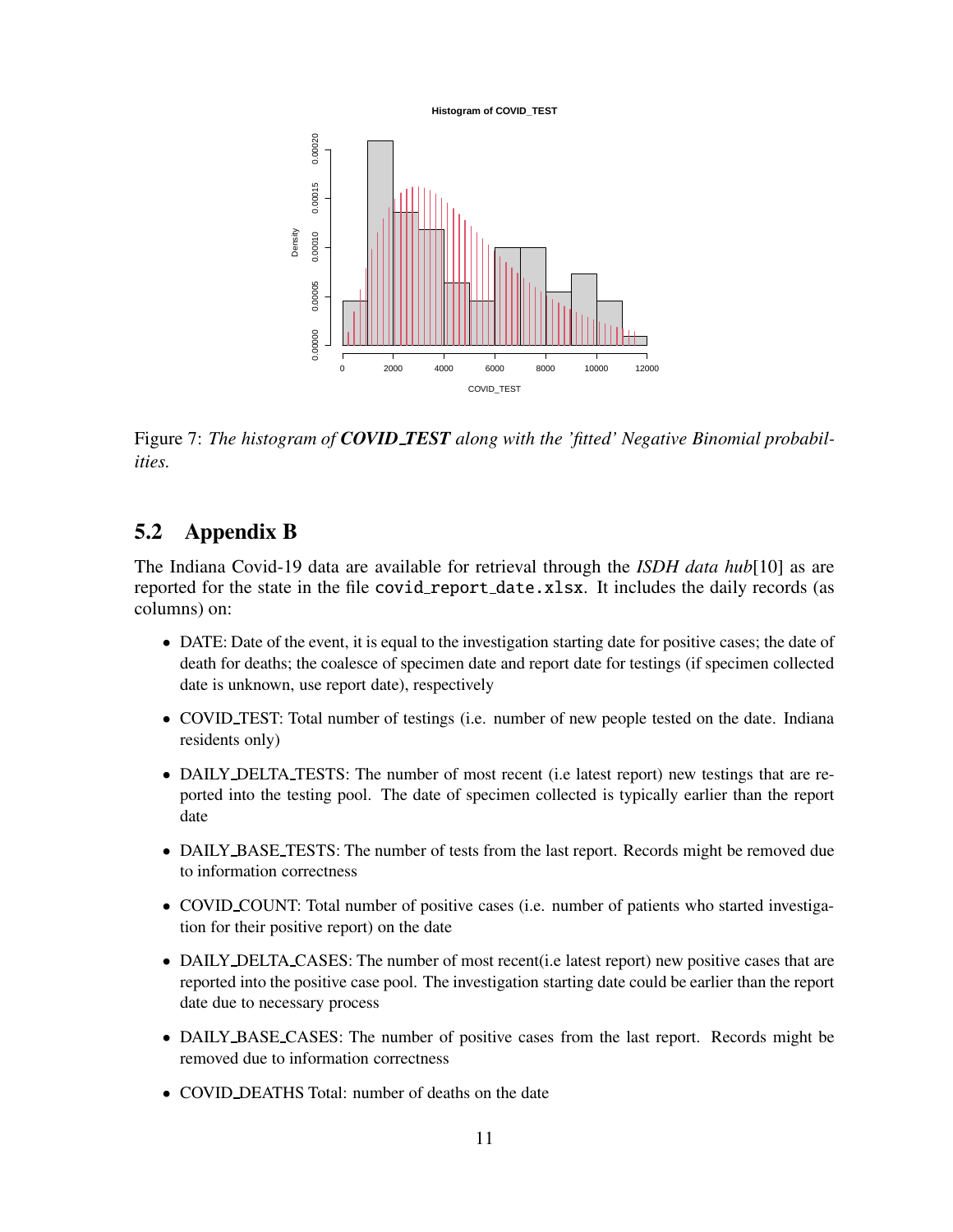- DAILY\_DELTA\_DEATHS The number of most recent (i.e latest report) new death cases that are reported into the death case pool. The date of death could be earlier than the report date due to necessary process and confirmation
- DAILY\_BASE\_DEATHS: The number of deaths from the last report. Records might be removed due to information correctness
- COVID\_COUNT\_CUMSUM: The cumulative number of positive cases as of the report date
- COVID\_DEATHS\_CUMSUM: The cumulative number of deaths as of the report date
- COVID\_TEST\_CUMSUM: The cumulative number of tests as of the report date

### 5.3 Appendix C

A simple R script to obtain the Monte-Carlo sample from  $Q_m(\cdot)$ ,

```
library(extraDistr)
SimPPT<-function(m, Xm, Nm, am, bm, cm, dm, r0, BB=5000){
Kstar<-rbnbinom(BB, r0, dm, cm)
Ystar<-NULL
for(j in 1:BB){
Ystar[j]<-rbbinom(1, Kstar[j], am, bm)}
Pstar<-Ystar/Kstar
out<-data.frame(Ystar, Kstar, Pstar)
return(out)}
```
### References

- [1] Gelman A., Carlin B. J., Stern S. H., Dunson B. D., Vehtari A. and Rubin B. D., (2014). *Bayesian Data Analysis* Chapman & Hall/CRC Texts in Statistical Science, 3rd Ed.
- [2] Basu A., (2020). Estimating The Infection Fatality Rate Among Symptomatic COVID-19 Cases In The United States HEALTH AFFAIRS 39, NO. 7. Project HOPEThe People-to-People Health Foundation, Inc. doi: 10.1377/hlthaff.2020.00455
- [3] Coronavirus COVID-19 Global Cases- Center for Systems Science and Engineering Johns Hopkins University, available on line: <https://coronavirus.jhu.edu/map.html>, (2020).
- [4] Kaashoek, J. and Santillana, M, (2020). COVID-19 positive cases, evidence on the time evolution of the epidemic or an indicator of local testing capabilities? A case study in the United States Available online at SSRN: <https://ssrn.com/abstract=3574849>
- [5] Bayes, C. Giancarlo Sal y Rosas, sal Y G. and Valdivieso, L. (2020). Modelling death rates due to COVID-19: A Bayesian approach Available online at [arXiv:2004.02386v](http://arxiv.org/abs/2004.02386)2 [stat.AP] 7 Apr 2020
- [6] Dana, S., Simas, B. A., Filardi, A. B., Rodriguez, N. R., Valiengo, L. da Costa Lane and Gallucci-Neto, J., (2020). Brazilian Modeling of COVID-19(BRAM-COD): a Bayesian Monte Carlo approach for COVID-19 spread in a limited data set context Available online at medRxiv preprint doi: <https://doi.org/10.1101/2020.04.29.20081174>